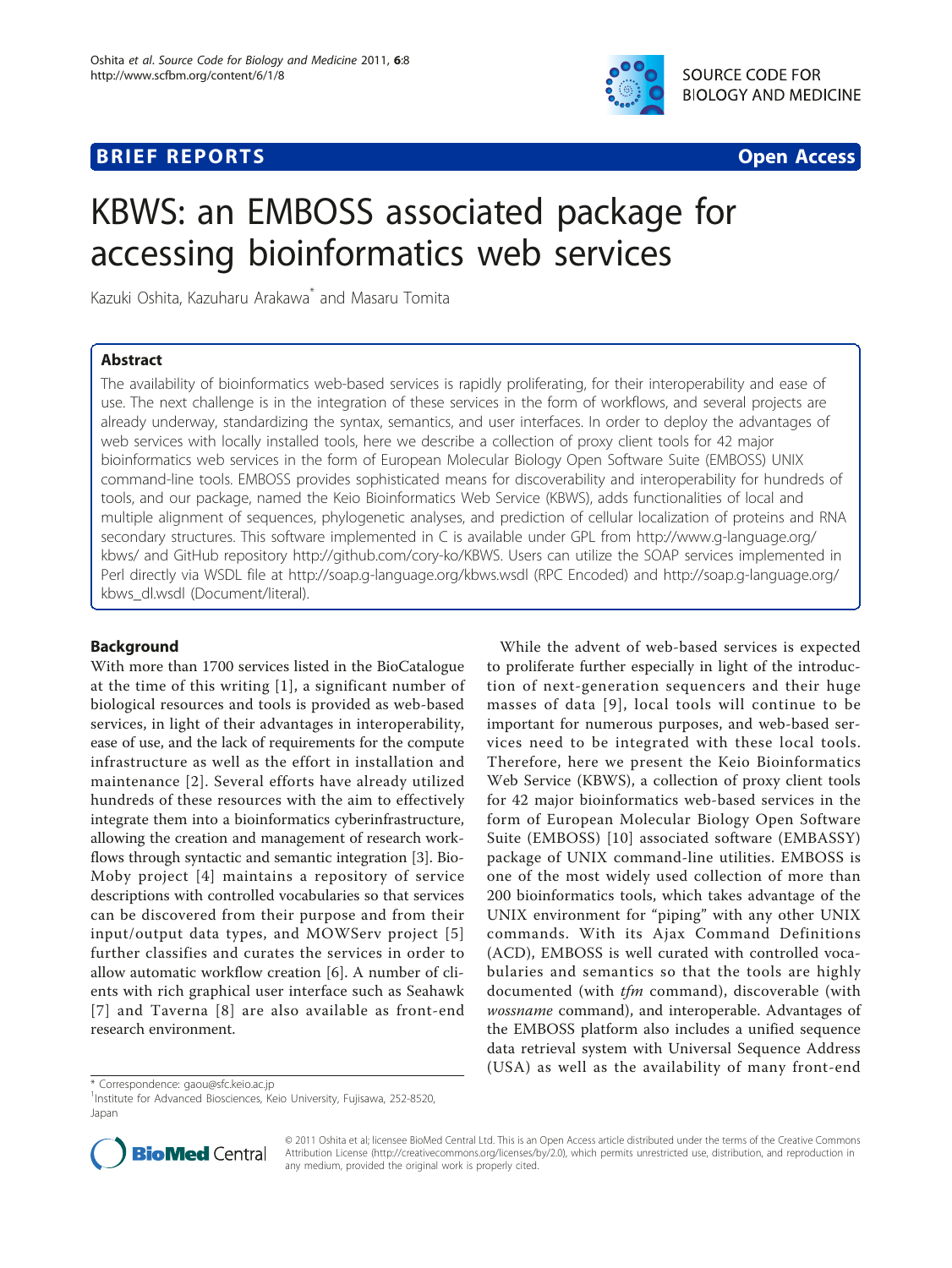user interfaces, such as JEMBOSS [[11\]](#page-3-0), SoapLab [[12\]](#page-3-0), wEMBOSS [[13\]](#page-3-0), and EMBOSS Explorer [\[14](#page-3-0)].

## Implementation

KBWS is composed of two parts: a proxy web server providing SOAP service wrapper to bioinformatics web services, and UNIX command-line clients in the form of EMBOSS tools that access the proxy web server. By making the clients access the proxy server instead of the original service providers, the clients can be lightweight. Therefore, same client tool can be used without update or maintenance even the original service providers change their formats, and KBWS can utilize bioinformatics web-based services provided in any protocol (such as SOAP, REST - Representational State Transfer, or browser-based CGI - Common Gateway Interface) of any versions [[15](#page-3-0)]. This proxy server is able to deal immediately with specification change of original service by regular automatic monitoring to check whether the proxy server returns correct report. Even if the original server is down, KBWS is able to stably provide same services without update to the client tools, by switching the server to analogous webbased services at the proxy server. Moreover, users can access the proxy server via SOAP, which provides all 42 services under the same programming interface defined in a single Web Service Description Language (WSDL). WSDL files that are provided as RPC Encoded style and Document/literal style allow access to KBWS from web-based services client software or programming languages. The proxy server provides access to 9 SOAP services, 3 REST services, 31 CGI services and 1 service installed in the web server, and is implemented using SOAP::Transport::HTTP Perl module. Three services provided by NCBI, EBI, and DDBJ, respectively, are used for a single tool kblast, and therefore there is a total of 42 tools accessing 44 services. List of supported web services in KBWS is shown in Table [1](#page-2-0).

Each of the 42 UNIX command-line clients accesses a unique bioinformatics web service through KBWS proxy. These tools are implemented as EMBASSY package in C programming language with gSOAP Toolkit [[16](#page-3-0)], and are available under GNU General Public License from<http://www.g-language.org/kbws/> and GitHub repository [http://github.com/cory-ko/](http://github.com/cory-ko/KBWS) [KBWS](http://github.com/cory-ko/KBWS). Detailed documentation for each of the tools are available through the EMBOSS tfm (The Fine Manual) command, and tools can be searched and discovered with wossname utility. As an EMBOSS package, KBWS can be utilized with graphical user interfaces through JEMBOSS and wEMBOSS, and browser-based access with EMBOSS Explorer is also available at our website ([http://soap.g-language.org/kbws/emboss\\_ex](http://soap.g-language.org/kbws/emboss_explorer/)[plorer/](http://soap.g-language.org/kbws/emboss_explorer/)).

## Results and Discussion

The following set of commands comprises a workflow for generating a sequence logo image for a set of amino acid sequences of FOXP2 [[17\]](#page-3-0), using BLAST web service (kblast), extracting the list of IDs (sed and uniq), aligning the sequences with MUSCLE (kmuscle), extracting a certain region from the alignment (extractalign), and generating its sequence logo (kweblogo). Output from this workflow is shown in Figure [1.](#page-2-0) The definition of "swissprot" database used in the following workflow is available at [http://soap.g-language.org/](http://soap.g-language.org/kbws/embossrc) [kbws/embossrc](http://soap.g-language.org/kbws/embossrc).

# search similar sequence in Swiss-Prot database using BLAST

% kblast swissprot:FOXP2\_HUMAN -d swissprot -format k1 -eval 1e-50 -outfile kblast.out

# extract ID list from BLAST report

% sed 's/^\(.\*\)\.[[1-9](#page-3-0)]/swissprot:\1/g' kblast.out | uniq > match\_list.out

# multiple sequence alignment using MUSCLE

% kmuscle @match\_list.out -outfile kmuscle.fasta

# Extract a region from the alignment

% extractalign -regions '420-430' kmuscle.fasta -outseq extractalign.fasta

# Generation of sequence logos using WebLogo

% kweblogo extractalign.fasta

Other example workflows are available at myExperiment (<http://www.myexperiment.org/>) website as Taverna workflow [\(http://www.myexperiment.org/users/](http://www.myexperiment.org/users/1938/workflows) [1938/workflows](http://www.myexperiment.org/users/1938/workflows)).

Sample codes written by Perl, Ruby, Python and Java are also available at [http://www.g-language.org/wiki/](http://www.g-language.org/wiki/kbws/) [kbws/.](http://www.g-language.org/wiki/kbws/)

KBWS provides 42 web-based services as an EMBOSS package. EMBOSS is already widely used in numerous laboratories, and therefore users can readily integrate web-based services with their EMBOSS tools and UNIX commands using KBWS. Moreover, KBWS adds the advantages of web-based services to the many functionalities of EMBOSS, especially for tools like BLAST search that require large regularly updated databases that are difficult to be installed and maintained with EMBOSS in traditional manner. KBWS also does not require any external software or data for installation except for EMBOSS. As an EMBOSS package, KBWS is welldocumented and can take advantage of the documentations and discovery tools, and can be used from rich clients such as JEMBOSS, wEMBOSS, and EMBOSS Explorer.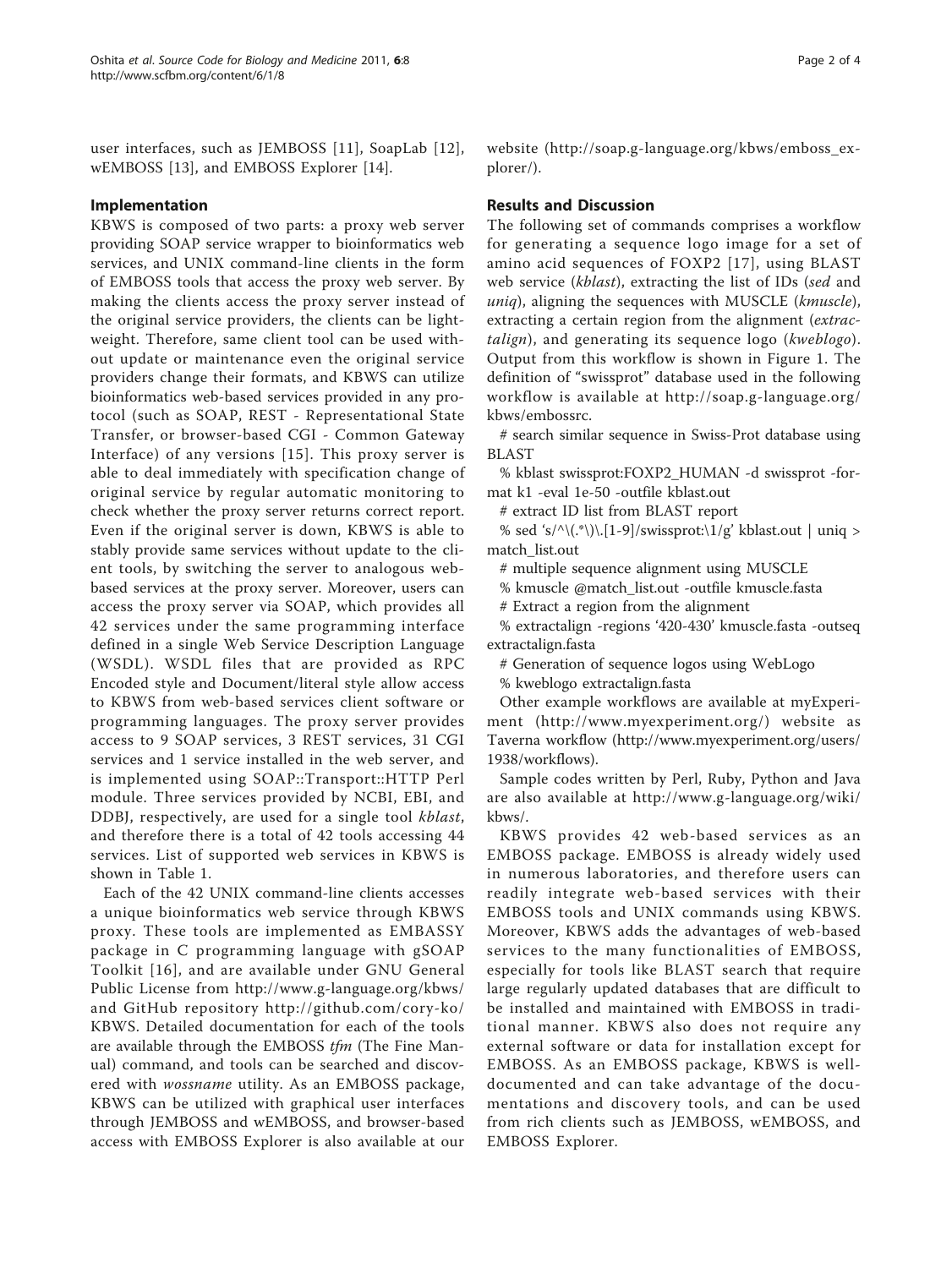### <span id="page-2-0"></span>Table 1 List of supported services

| Category                    | <b>Service Name</b> | References             | <b>Tool Name</b>        |
|-----------------------------|---------------------|------------------------|-------------------------|
| <b>ALIGNMENT LOCAL</b>      | <b>BLAST</b>        | Altschul et al., 1990  | kblast                  |
|                             |                     | McWilliam et al., 2009 |                         |
|                             | <b>SSEARCH</b>      | Mackey et al., 2002    | kssearch                |
|                             |                     | McWilliam et al., 2009 |                         |
| <b>ALIGNMENT MULTIPLE</b>   | ClustalW            | Larkin et al., 2007    | kclustalw               |
|                             |                     | McWilliam et al., 2009 |                         |
|                             | <b>MAFFT</b>        | Katoh et al., 2009     | kmafft                  |
|                             | Kalign              | Lassmann et al., 2006  | kkalign                 |
|                             |                     | McWilliam et al., 2009 |                         |
|                             | <b>MUSCLE</b>       | Edgar, 2004            | kmuscle                 |
|                             | T-Coffee            | Notredame et al., 2000 | ktcoffee                |
|                             |                     | McWilliam et al., 2009 |                         |
| <b>NUCLEIC COMPOSITION</b>  | WebLogo             | Crooks et al., 2004    | kweblogo                |
| <b>NUCLEIC GENE FINDING</b> | GeneMarkHMM         | Lukashin et al., 1998  | kgenemarkhmm            |
|                             | <b>GLIMMER</b>      | Delcher et al., 1999   | kglimmer                |
|                             | tRNAscan-SE         | Lowe et al., 1997      | ktrnascan_se            |
| <b>PROTEIN LOCALIZATION</b> | <b>PSORT</b>        | Nakai et al., 1991     | kpsort                  |
|                             | PSORT2              | Nakai et al., 1991     | kpsort2                 |
|                             | PSORT-B             | Yu et al., 2010        | kpsortb                 |
|                             | WoLF PSORT          | Horton et al., 2007    | kwolfpsort              |
| <b>PROTEIN MOTIFS</b>       | Phobius             | Lukas et al., 2004     | kphobius                |
|                             |                     | McWilliam et al., 2009 |                         |
| <b>PROTEIN PROFILES</b>     | dbFetch             | Labarga et al., 2007   | kfetchdata, kfetchbatch |
|                             |                     | McWilliam et al., 2009 |                         |
| RNA 2D STRUCTURE DISPLAY    | Centroid Fold       | Sato et al., 2009      | kcentroidfold           |
|                             | RNAfold             | Hofacker et al., 1994  | krnafold                |
| PATHWAY MAPPING             | PathwayProjector    | Kono et al., 2009      | kpathwayprojector       |
| <b>PHYLIP Tools</b>         | PHYLIP              | Lim et al., 1999       | kclique, kcontml        |
|                             |                     |                        | kdnacomp, kdnadist      |
|                             |                     |                        | kdnainvar, kdnaml       |
|                             |                     |                        | kdnamlk, kdnapars       |
|                             |                     |                        | kdnapenny, kdollop      |
|                             |                     |                        | kdolpenny, kfitch       |
|                             |                     |                        | kgendist, kkitsch, kmix |
|                             |                     |                        | kneighbor, kpenny       |
|                             |                     |                        | kprotdist, kprotpars    |
|                             |                     |                        | krestml, kseqboot       |

The software categories are based on those used in EMBOSS. Complete listings including full references and URLs are available at our website [\(http://www.g](http://www.g-language.org/kbws/)[language.org/kbws/\)](http://www.g-language.org/kbws/).